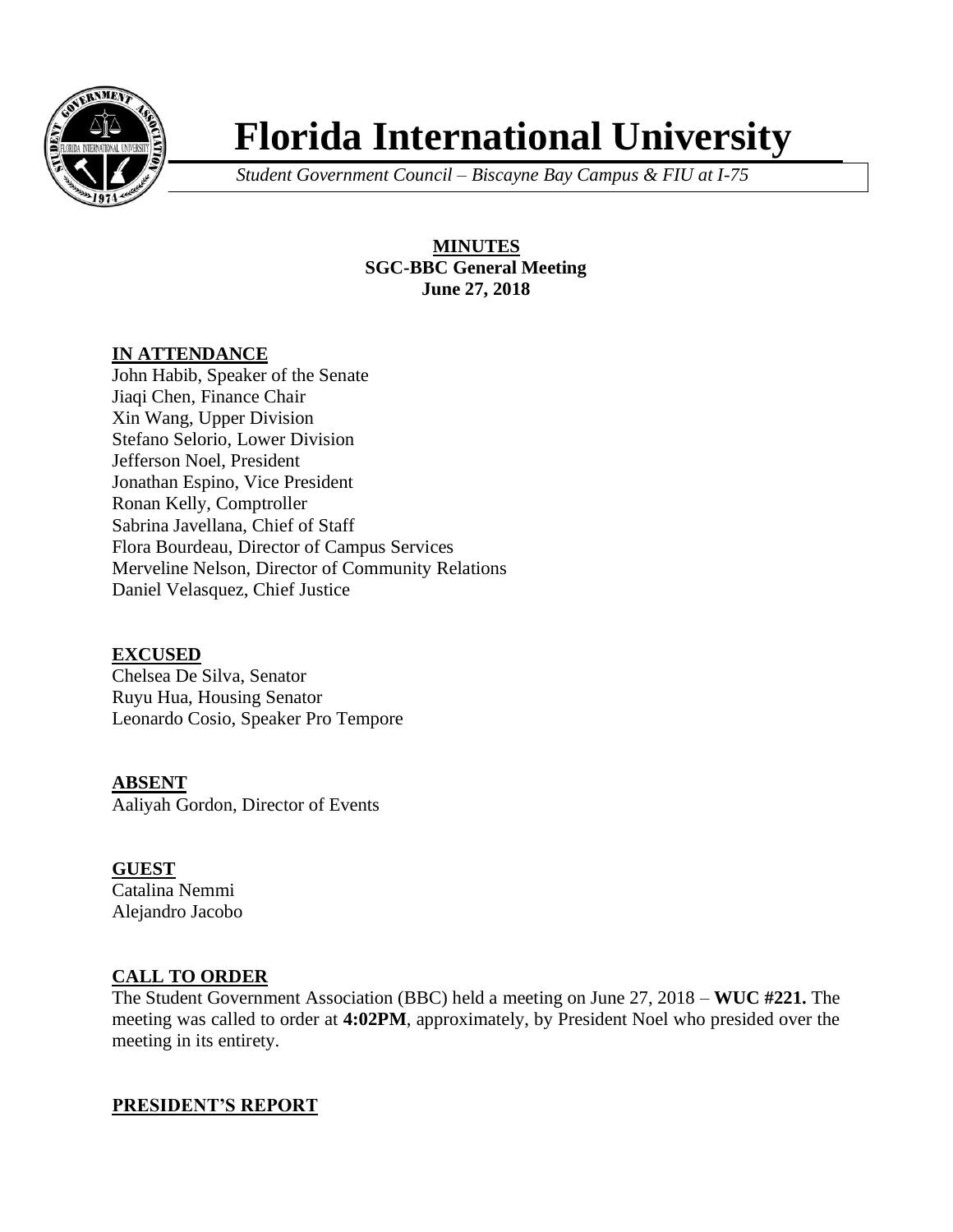- The University Wide (U-wide) retreat took place on June  $22<sup>nd</sup> \& 23<sup>rd</sup>$ . Council members learned a lot, got to know each other better and made plans for the future.
- Resolution 2018.0014 passed which is intended to provide students with free resume printing.

## **VICE PRESIDENT'S REPORT**

- During the last senate meeting a new speaker and speaker pro tempore were appointed. Senator Habib is now Speaker Habib and Senator Cosio is now Speaker Pro Tempore Cosio.
- Senate is on a mission to work with department heads in making many resolutions come to fruition.
- The reflexology path is in progress. Stones have begun to be picked for the path.

## **SENATE SPEAKER REPORT**

- The meta-expo is still underway.
- Still picking out a board for stage with panther now.
- There are new Senators set to join council.

## **CHIEF OF STAFF REPORT**

- Has begun working on presidential platform.
- Has interviewed a new Public Relations (PR) Manager.
- When Ms. Gordon comes back will begin discussing upcoming events for July.

## **ADVISOR'S REPORT**

- The ribbon cutting for the reflexology path is tentatively set for August 27, 2018.
- Bayview move-in is August  $18<sup>th</sup>$ . Council members may be needed to table.
- Freshman Convocation is August  $19<sup>th</sup>$ . Council members may be needed to table.
- Student Government Association BBC (SGA) may possibly table at Welcome Barbeque for fall semester.
- On July  $4<sup>th</sup>$  the University and SGA office will be closed. Normal business hours will resume on Thursday July 5<sup>th</sup>.

## **SENATOR'S REPORT**

• Senator Chen will finalize financial request forms by the end of this week (July  $2<sup>nd</sup>$ ).

## **OLD BUSINESS**

● Balanced Life Conference is coming up. Council members are encouraged to sign up to attend.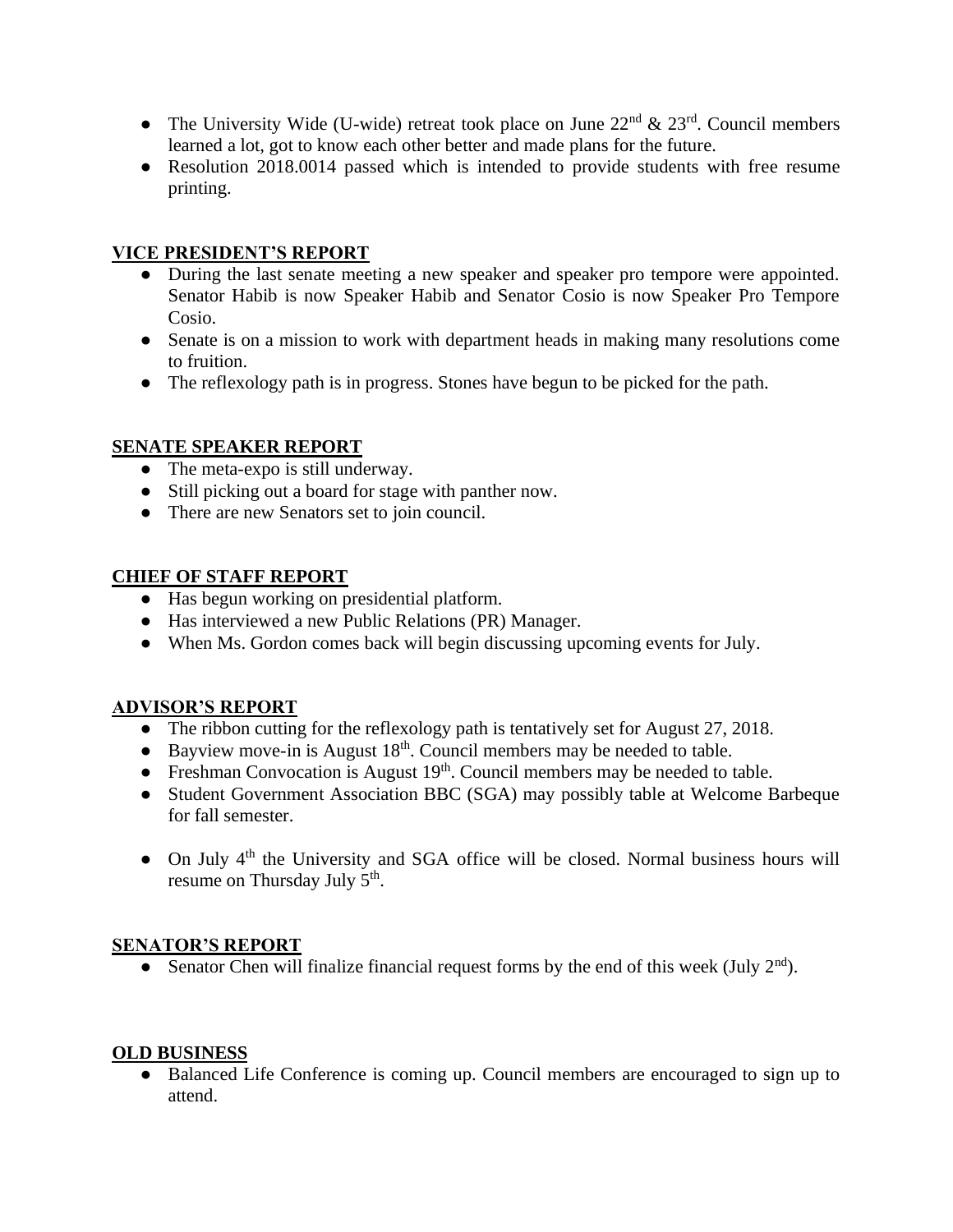- The office is being revamped. There is a plan to move some of the cubicles in order to create an open spaced concept in the office. A designer has already come in to show different layouts and options.
- ➢ Point of Personal Privilege taken by Mr. Velasquez at 4:31 PM.

#### **NEW BUSINESS**

- University Wide (U-wide) resolution 2018.0001 regarding student body vote on constitutional amendments has been passed.
- A committee for the Panther Statue has begun to be formed. The budget for this statue is \$147,000 and the committee will come together to discuss and decide various aspects of the statue. President Noel has already chosen Taisha from Panther Power to sit on the committee and needs one more council member for the committee.
- Appointment of Catalina Nemmi for lower division Senator.
	- **I.** Catalina Nemmi was given 3 minutes to introduce herself to the council.
	- **II.** After Catalina Nemmi's introduction, a 3-minute question and answer period took place.
	- **III.** Senator Selorio moved to extend Q&A for an additional 3 minutes. Senator Chen second the motion. The motion passed unanimously.
	- **IV.** The second Q&A session concluded after 3 minutes.
	- **V.** Speaker Habib moved to appoint Catalina Nemmi as lower division senator. Senator Chen second the motion.
	- **VI.** The motion passed with a vote of 2-1-1.
- There are no new developments in regards to the Math Lab.

## **DISCUSSION**

- A discussion about the past weekend retreat was set for 3 minutes.
	- **I.** After the 3 minutes had expired, Speaker Habib moved to extend the discussion for 2 more minutes. Senator Chen second the motion. The motion passed unanimously.
	- **II.** After the additional 2 minutes had expired, Speaker Habib moved to end the retreat discussion. Senator Chen second the motion. The motion passed unanimously.
- Senator Selorio moved to extend the meeting time to 5:05. Speaker Habib second the motion. The motion passed unanimously.
- A 3- minute discussion about One Government began.
	- **I.** After the 3 minutes had expired, Senator Chen moved to extend the discussion by 2 more minutes. Senator Selorio second the motion. The motion passed unanimously.
- Senator Selorio moved to adjourn the meeting at 5:04 PM. Senator Wang second the motion. The motion passed unanimously.